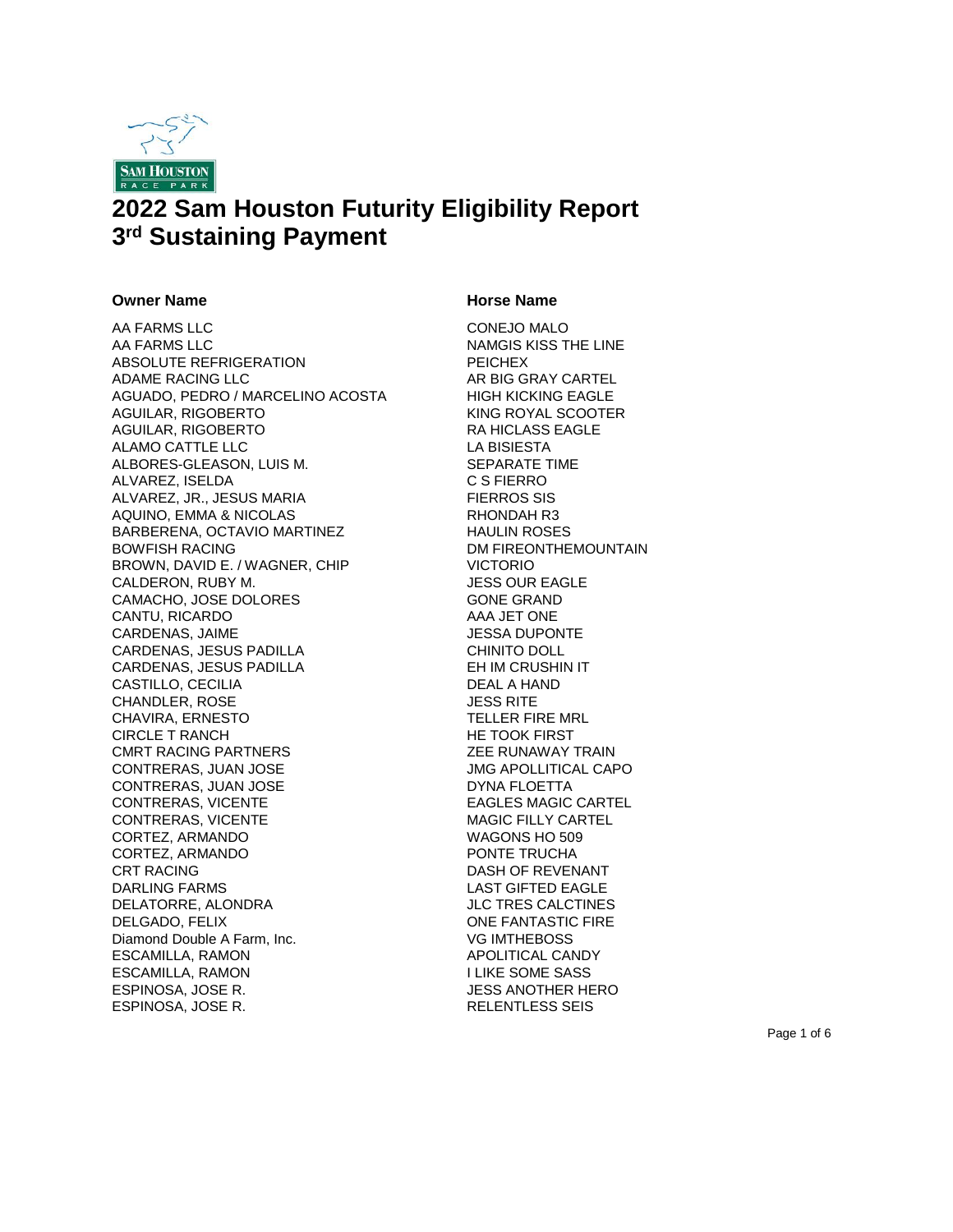ESPINOSA, JOSE R. FDD JACK ESPINOSA, JOSE R. ESPINOSA, JOSE R. NA LUITA EL LUNA LLENA ESPINOSA, JOSE R. SANTA ANA ESPINOSA, JOSE R. A LETHAL JAMES ESPINOSA, JOSE R. AMERICAN METTLE ESPINOZA, LAUREANO CARTELS SPITFIRE ESPINOZA, LAUREANO FIRST PANTHER FLACK, T. C. TEJAS LAW DAWG FLORES, RAMIRO JAIME FAVORITITAKA FLORES, RAMIRO JAIME CAPTN CRUNCH FLY BABY FLY PARTNERSHIP SAUCIE FUENTES, JR., UBALDO CAPI DE LUX FUENTES, JR., UBALDO ONE SIP OF ROSE GALVAN, MARTIN DYNASTAR GALVAN, MARTIN **THE HEROINE** GARCIA, ARMANDO & JOSE MANUEL ALITTLEBITOFGRACE GARCIA, EVELIA THREE G CORONAS GARCIA, EVELIA MR GAEL GARCIA, EVELIA EG CORONAS FOR ME GARCIA, HECTOR SASSY DANCER GARCIA, MARIA EAGLESDOWNTOWNBROWN GARDNER, BRYON LEAVING ON A EAGLE GARDNER, BRYON GARDON OPEN ME CHAMPAGNE<br>GARDNER, BRYON GARDON FLIGHT SONG GARDNER, BRYON GARZA LAUREL PRTNRSP LLC HIGH TEMP GL GARZA LAUREL PRTNRSP LLC HES GRANDEE GL GARZA, FRANCISCO JAVIER BEAUS FIRST DYNASTY GOMEZ, MARLENE & SALAZAR, OSCAR A FIRSTPLACE CARTEL GONZALEZ, ANGEL TEXAS TRUBADOUR GONZALEZ, JUAN M. **RAMOUS DREAM** GONZALEZ, VAL & TONYA CARMELITA CASH GONZALEZ, VAL & TONYA PEETDRO CARTEL GRIMES, DEBBIE TEN CENT PYSTOL GUERRA, ANDRES EAGLES SHOT GUERRAS RACING STABLES PY DYANSTY GUERRAS RACING STABLES OVER THE MOONIN GUERRAS RACING STABLES **GUARANTIVITY** GUERRAS RACING STABLES FAMOUS TREIS GUERRAS RACING STABLES DUPONTES VOLCANO GUERRERO, FRANCISCO / LUJAN, JAVIER NO MOE CORONA GUERRERO, JOSE SERGIO DJR CHAN MAN GUNS UP RACING JESS GOOD WINE GUTIERREZ, IV, LUCIANO TWISTED LIPS H & R ROOFING JESS A FLYBOY

### **Owner Name CONSERVING CONSERVANCE CONSERVANCE CONSERVANCE CONSERVANCE CONSERVANCE CONSERVANCE CONSERVANCE CONSERVANCE CONSERVANCE CONSERVANCE CONSERVANCE CONSERVANCE CONSERVANCE CONSERVANCE CONSERVANCE CONSERVANCE CONSE**

Page 2 of 6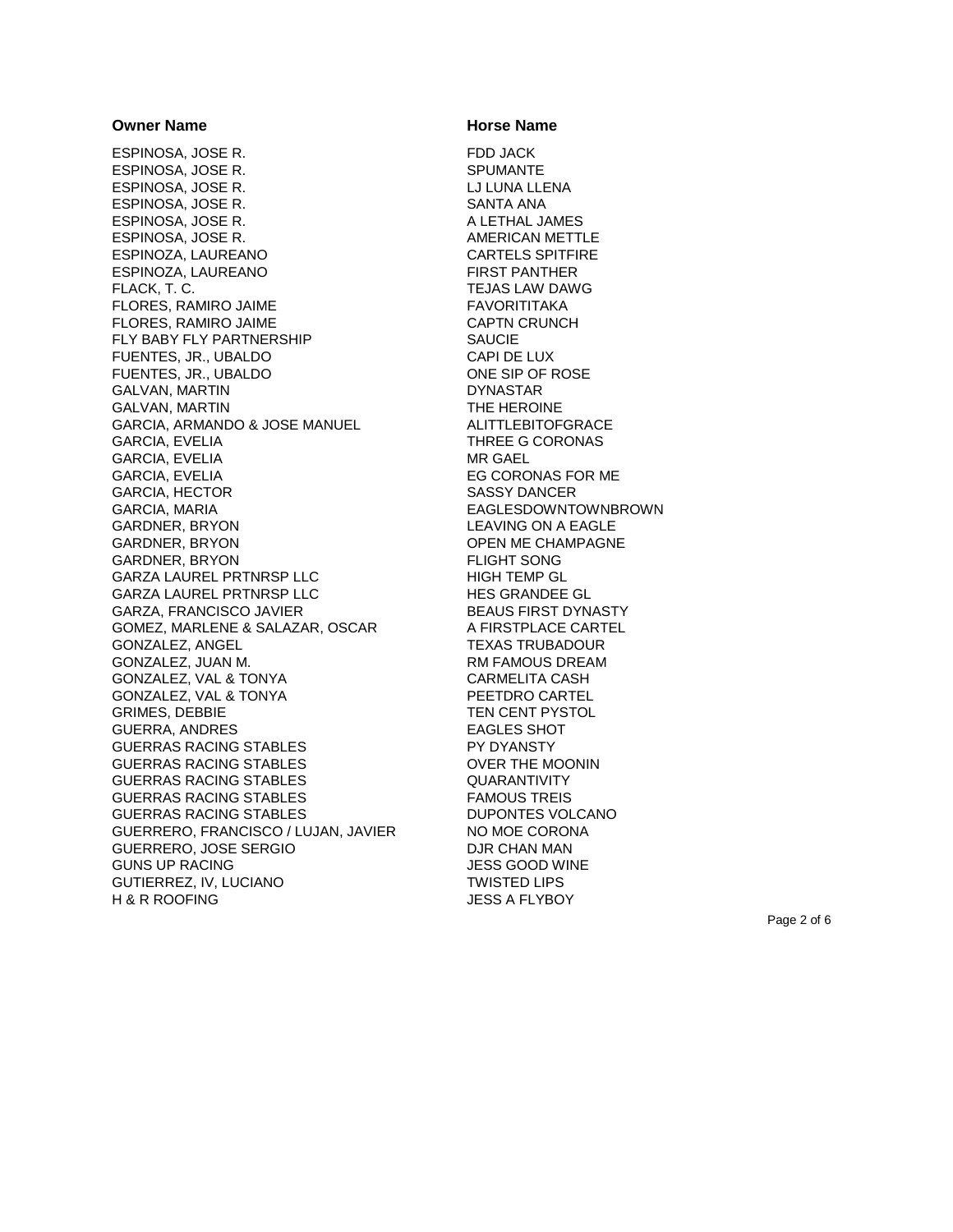HARNER, JOSHUA & LYNN<br>Heavy Hitters Racing Stables<br>PINK KISS Heavy Hitters Racing Stables Heavy Hitters Racing Stables TEMPTING ROYALTY Heavy Hitters Racing Stables ST PATS HOCKS Heavy Hitters Racing Stables BROCK LANDERS HEGG RANCH FIRST PRIZE RIP HEH HOLDINGS LLC STEAK HOLDER HERNANDEZ, AGUSTIN C. MISS SANGRIA JANE HERNANDEZ, JOSE FABIAN DARING GOODTIME HERNANDEZ, JOSE FABIAN TIC IT TO THE DANCE J J RACING DEAGREE JES PERFORMANCE HORSES TEMPTING FANNIE JIMENEZ, ARTURO LITTLE REBEL EAGLE JUNGERS, M . & M. / SCOTT BRYANT ESSENTIAL KISS KIRKS, SHIRLEY VALEDICTORY SPIRIT L & G RACING LETTER THE RESERVE THAT A LG QUEEN LAUREL BROTHERS HORSES **In the U.S. S. A. A. S. S. A. A. S. S. A.** S. S. HIGH LBH LEIJA, JORGE SPITTYS CANDY CARTEL LEON, FLORENTINO **MOONFLASH WINNERS** LEON, FLORENTINO AB KISS N RUN LEON, FLORENTINO VF BLUE BUY YOU LEON, FLORENTINO AT EASE LEON, FLORENTION IRISH VAMOOSE LEON, JUAN L. COWBOY ON THE BEACH LONGORIA, JESUS SHAKIN WITH ATTITUDE LOPEZ, NESTOR L. TEMPT TO DASH LOS SAUCES RACING, LLC LS CORONITA DANCER LOZANO, JR., GABRIEL LOTA GIT It LOZANO, JR., GABRIEL SIPPING FAST LUGO, EDUARDO J. MY AMERICAN EAGLE LUNA, RIGOBERTO JESS PF FLYER LUNA, RIGOBERTO EAGLE BRAND LUNA, RIGOBERTO **ROYAL EXECANDY** MAGNOLIA RACING PARTNERSHIP LIPS ON CHAMISA V MALDONADO, MARIA/SILVESTRE BEDUINOS GRAY EAGLE MARTINEZ, ELEAZAR SLANEY SIDER MARTINEZ, GILBERT EAGLE POWERS MEDINA, JOSE U. ZOOMING GAME MENDOZA, JORGE LUIS DEE DEE TLC MEZA, PLUTARCO ZENON MEZA MEZA, PLUTARCO & CRISTOBAL NB LADY DYNASTY MI CIELO RANCH LLC DADDY CALIENTE MILLER, DANNY JOE PAINTED SEIS MIRANDA, CLAUDIA TELLER TO SHAKE EM MIRANDA, CLAUDIA SUGAR OH HONEY HONEY

### **Owner Name CONSERVING CONSERVANCE CONSERVANCE CONSERVANCE CONSERVANCE CONSERVANCE CONSERVANCE CONSERVANCE CONSERVANCE CONSERVANCE CONSERVANCE CONSERVANCE CONSERVANCE CONSERVANCE CONSERVANCE CONSERVANCE CONSERVANCE CONSE**

Page 3 of 6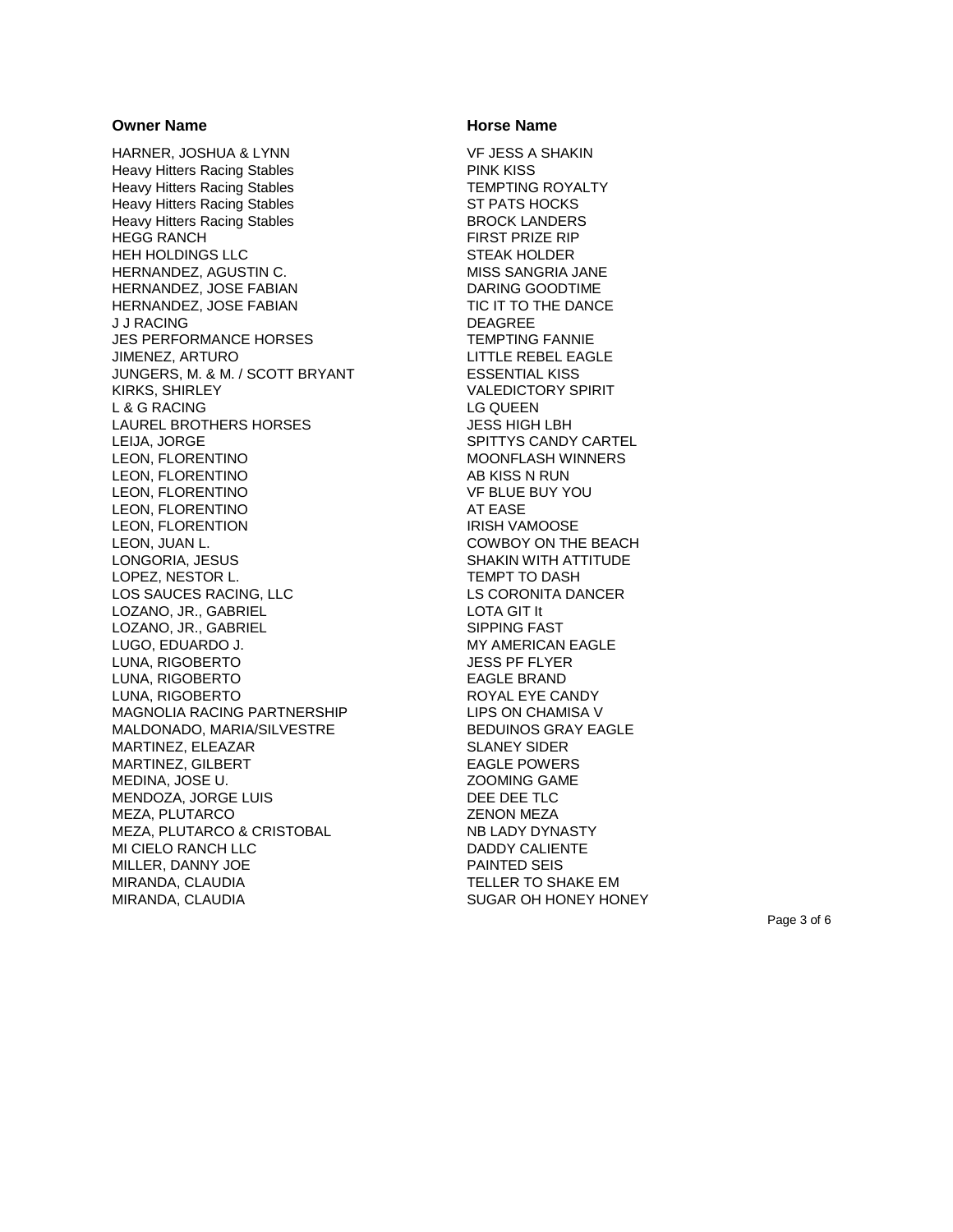MIRANDA, CLAUDIA WINNING PLAY MIRELES, OMAR MORALES, ARTURO TOP SHELF BAR MORALES, ROLANDO **IM FIRST IN FIRSTOUT** MURRY, JR., JAMES G. KEMO SABE MURRY, JR., JAMES G. KADAR LOVE NAVARRO, JORGE OJD SHEZ GON ROGUE NAVARRO, JORGE OJD PALOMA NUNEZ, ANTONIO **EXOGENIC ENERGY** NUNEZ, ANTONIO IVORY RUNAWAY ONTIVEROS, PABLO SURFS UP DUDE OROZCO, ESMERALDA TORTUGA EXPRESS OROZCO, JUAN CARLOS MS PYC IS SO PEACFUL ORTEGA, SERGIO **MOONING DELUXE** OZUNA, JOSE LUIS SANTA APOLLITICAL P & J RACING, LTD ANYTYME PARAGON FARMS LLC SASSAFIRE PARAGON FARMS LLC LIL KEVIN PARAGON FARMS LLC KVN CORRE PARAGON FARMS LLC AP AGREEMENT PARAGON FARMS LLC **CONE ARRIGON FARMOUS WAGON** PAREDES, EDMAR OUTLAW PHIPPS. RAEDELE UNMASKED PLASCENCIA, LUIS GITANA ONE PONCE, CARLOS BYE CORONA BYE PONCE, CARLOS **QUEENS R TEMPTING** POWERS, JACK W. COWBOY JESS RAMOS, JESUS VALIANT LANCER RAMOS, RICARDO **HES FAST N** DIRTY RANCHO LA COBRA POCAHONTAS STONE RANCHO LA COBRA DENALI STONE RANCHO LA COBRA NALA STONE RED SEA RACING STABLES APOLLITICAL DYNAMITE REDDING, ROBIN L. PAPPACITO REINA, HECTOR **EXECUTE A SERVICE SERVICE OF A SERVICE OF A DASHING MATHILDA** REINA, HECTOR TORITO RESENDEZ, ROBERTO RACEY FOR CANDY REYES, CESAR CAMPOS REYES, CESAR CAMPOS REYES, JUAN MANUEL ORTIZ NEW BLEND REYES, MANUEL **Internal and Security Contracts** JJ FIRST SNOW DASH RIOS, JOSE FEDERICO RIO CHERNOBYL RIVERA, EDGAR TOZ JAMBALAYA WAVE ROBERTS, MARCHELL BURNING DUST ROBLES, SILVIA SR RED STORM ROCHA, ARMANDO BIG AWARDS

### **Owner Name CONSERVING CONSERVANCE CONSERVANCE CONSERVANCE CONSERVANCE CONSERVANCE CONSERVANCE CONSERVANCE CONSERVANCE CONSERVANCE CONSERVANCE CONSERVANCE CONSERVANCE CONSERVANCE CONSERVANCE CONSERVANCE CONSERVANCE CONSE**

Page 4 of 6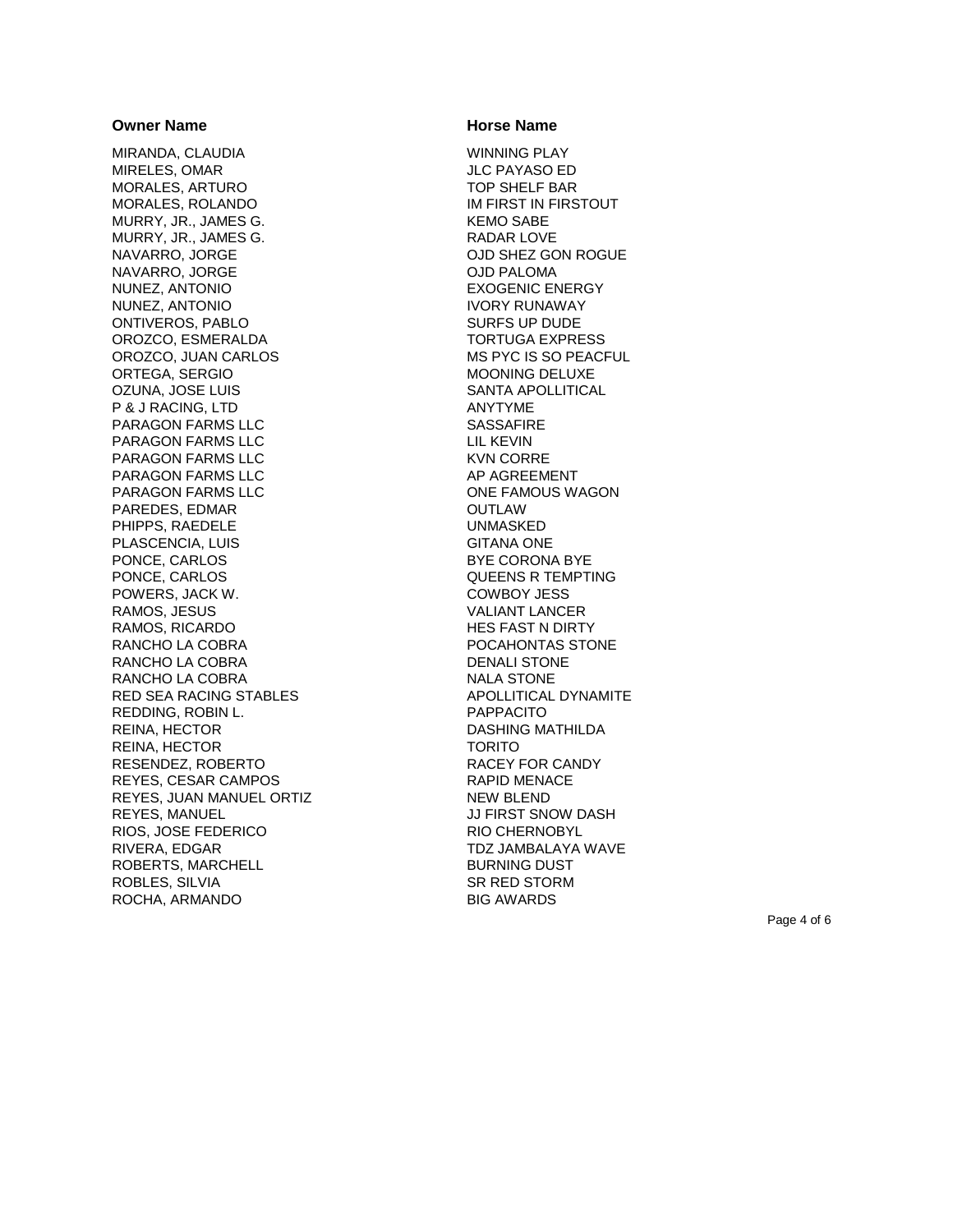RODRIGUEZ, ANTONIO JLC MR GUERO LOCO RODRIGUEZ, FELIX / HOLGUIN, SERGIO RODRIGUEZ, FELIX / HOLGUIN, SERGIO LION SHARES RODRIGUEZ, GILBERTO A REVENANT PEARL RODRIGUEZ, JOSE TEMPTING IVY RODRIGUEZ, JOSE FLETCHAS FIRST RODRIGUEZ, MARTIN CASH THIS EAGLE RODRIGUEZ, ROSENDO ABBY SO TEMPTING ROJAS RACING STABLES GREASE LIGHTNING ROSIQUE, JAVIER RUIZ XF AJS HERO RUBALCAVA, CHRISTIAN SHEZA FAMOUS BABE RUSE RANCH **SWINGIN KISSA** RUSE RANCH LLC WHAT YEAR IS IT RUSE RANCH LLC RUSE BLOOD RUSE RANCH LLC **EN ROUTE** RUSE RANCH LLC JEAGLE FIRE RUSE RANCH LLC **HARD TIMES SALLY** SALAZAR STABLES LLC / EDDIE SALAZAR ENERGY PAINT SALAZAR STABLES LLC / EDDIE SALAZAR FEATURE FIVE BAR SALAZAR STABLES LLC / EDDIE SALAZAR WUHAN CORONA SALAZAR STABLES LLC / EDDIE SALAZAR WUHAN MADNESS SANCHEZ, ELIZABETH MIRANDA SIMPLY SANCHEZ, NOE R. VF WHEELY SIXTY SANCHEZ, NOE R. THREE R CARTEL SANCHEZ, SERGIO HUGO MOONDOGGIE SANCHEZ, SERGIO HUGO RECKLESS PRIZE SANDOVAL BROTHERS HOTAMALE SANDOVAL, JUAN EYEING A GOODTIME SCARMARDO, PETE SHEZA SERIOUS DASH SCARMARDO, PETE PONTE DURO SHACEP FARMS LLC 
SHACEP FARMS LLC SHACEP FARMS LLC SYGNYFYCANT IMPACT SHACEP FARMS LLC **FABULOUS MIRACLE** SMITH, ADAM JESS ROLL ME OVER SOTO, FERNANDE & ROLANDO MARYS CORAZONCITO SOTO, FERNANDO & ROLANDO QUICK MARY BE FAMOUS SOTO, FERNANDO & ROLANDO AND ROYALMIGHTYBUG STANFIELD, JERRY W. NERCYS BLING STUTTS, RAY SECRET SUNSET SUNSET WELL SERVICE, INC<br>
EL ROJO SUNSET SUNSET WELL SERVICE, INC. The SUNSET WELL SERVICE, INC. SUNSET WELL SERVICE, INC. SWS EXECUTIVE PLAN SUNSET WELL SERVICE, INC. SWS TWENTY THREE SUNSET WELL SERVICE, INC.  $Z$  200MING FOR MUDDY TERRAZAS FAMILY **THE FLASH KING** 

### **Owner Name CONSERVING CONSERVANCE CONSERVANCE IN THE EXAMPLE AND HOTSE Name**

Page 5 of 6